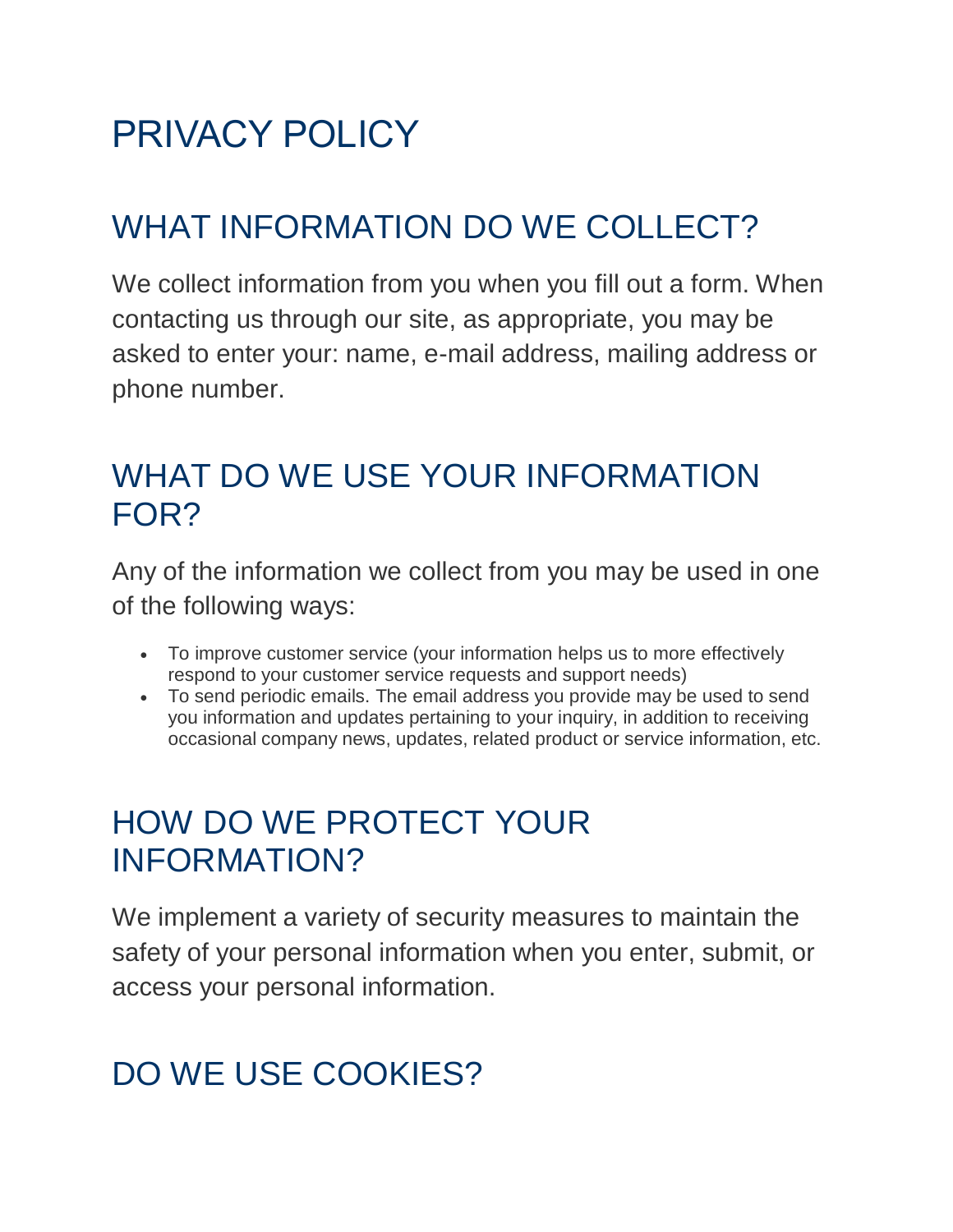Yes. Cookies are small files that a site or its service provider transfers to your computers hard drive through your Web browser (if you allow) that enables the sites or service providers systems to recognize your browser and capture and remember certain information.

We use cookies to compile aggregate data about site traffic and site interaction so that we can offer better site experiences and tools in the future. We may contract with third-party service providers to assist us in better understanding our site visitors. These service providers are not permitted to use the information collected on our behalf except to help us conduct and improve our business.

View Google [Analytics](http://www.google.com/analytics/learn/privacy.html) Public Policy

### USE OF REMARKETING WITH GOOGLE ANALYTICS AND/OR GOOGLE ADWORDS

We collect cookies on our Web site to capture information about page visits. This information is anonymous and we use this information only internally - to deliver the most effective content to our visitors. Information from the cookies is used to gauge page popularity, analyze traffic patterns on our site and guide development of other improvements to our site. We do not require that you accept cookies, however, some functionality on our Web site, our product or service check-out process, and products and services may be disabled if you decline to accept cookies. You can set your browser to notify you when you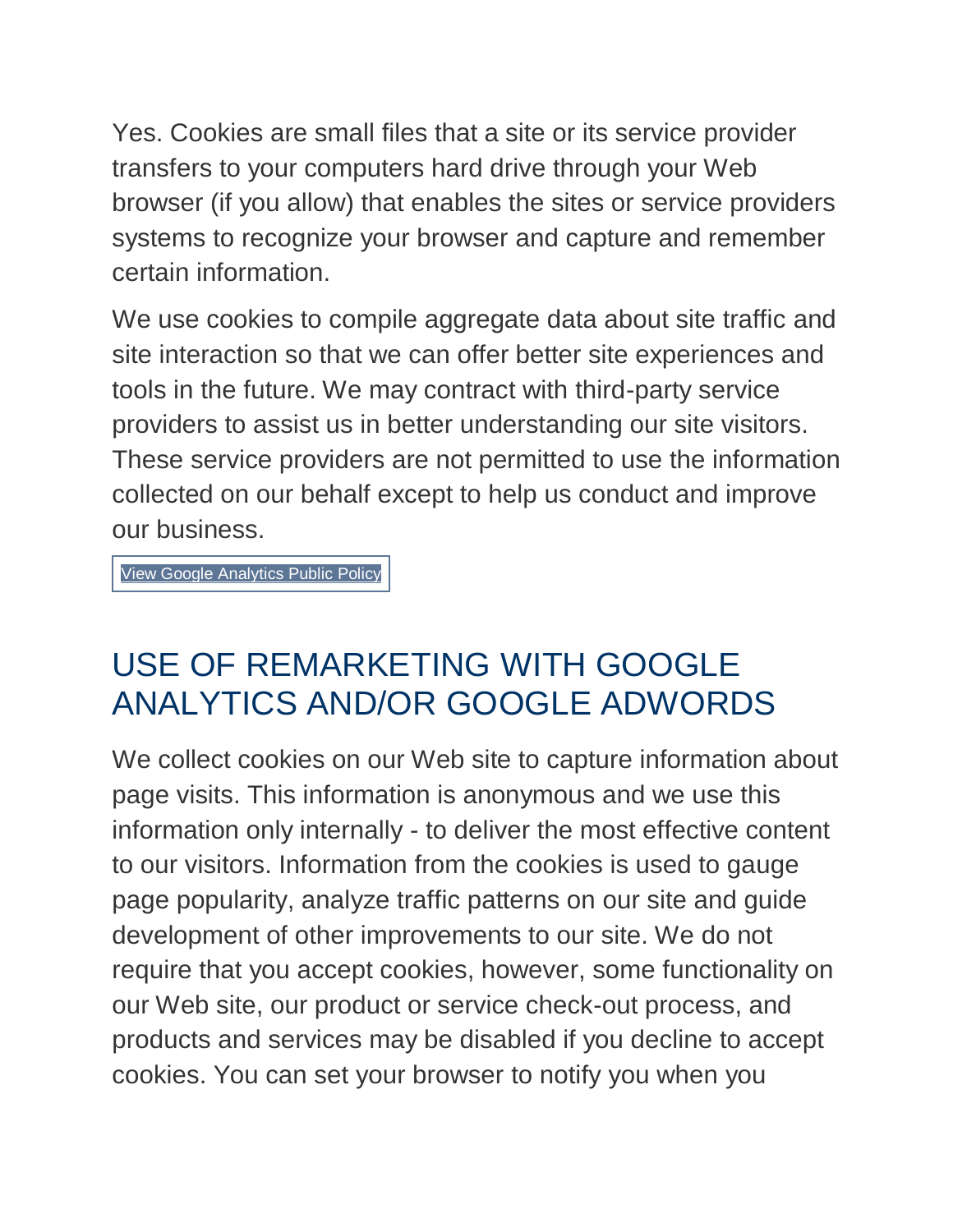receive a cookie, giving you the chance to decide whether or not to accept it. You may also change your cookie settings through preferences options in our products and/or services, where applicable. We never give away information about our users. If you choose to e-mail us and provide personally identifiable information about yourself, we will use this information only to respond to your inquiry. We will not sell, rent or otherwise disclose that information to third parties unless such disclosure is necessary for the purposes set forth in this Policy, by law or a policy or notice contained or associated with a specific product or service.

We use analytics data and the DoubleClick cookie to serve ads based on a user's prior visits to our website. This enables us to match the right site visitors with the right advertising message. Site visitors may opt out of the DoubleClick cookie by visiting the [Google advertising opt-out page](https://www.google.com/settings/ads/onweb) or they may opt out of Google Analytics by visiting the [Google Analytics opt-out page.](https://tools.google.com/dlpage/gaoptout)

You can also opt out of a third-party vendor's use of cookies by visiting the [Network Advertising Initiative opt-out page.](http://www.networkadvertising.org/managing/opt_out.asp)

You may also use the following cookie opt-outs:

- [Google Advertising Cookie Opt-Out Plugin](http://www.google.com/ads/preferences/plugin/)
- [Google Analytics Opt-out Browser Add-on](https://tools.google.com/dlpage/gaoptout)

### DO WE DISCLOSE ANY INFORMATION TO OUTSIDE PARTIES?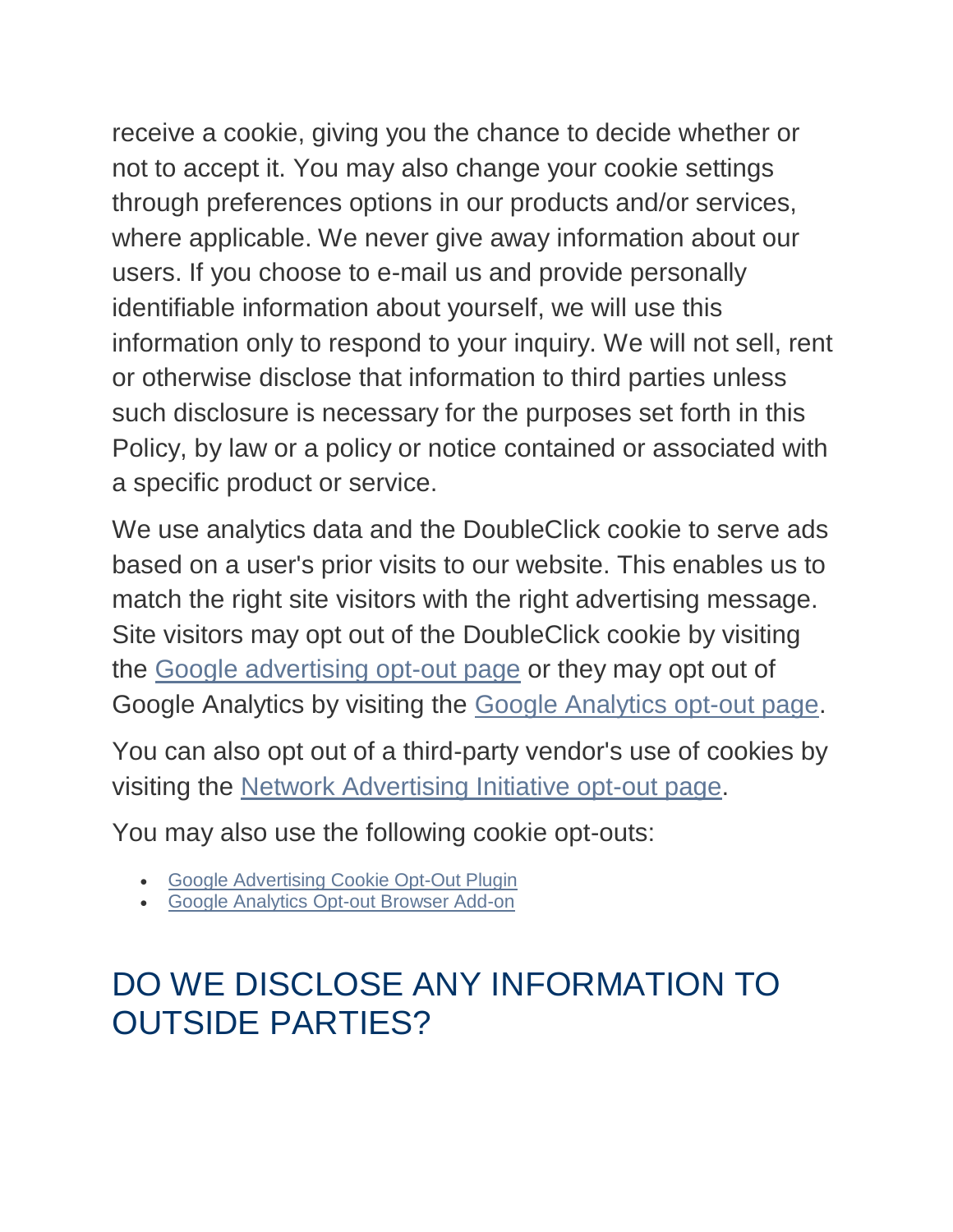We do not sell, trade, or otherwise transfer to outside parties your personally identifiable information. This does not include trusted third parties who assist us in operating our website, conducting our business, or servicing you, so long as those parties agree to keep this information confidential. We may also release your information when we believe release is appropriate to comply with the law, enforce our site policies, or protect ours or others rights, property, or safety. However, non-personally identifiable visitor information may be provided to other parties for marketing, advertising, or other uses.

# THIRD PARTY LINKS

Occasionally, at our discretion, we may include or offer thirdparty products or services on our website. These third-party sites have separate and independent privacy policies. We therefore have no responsibility or liability for the content and activities of these linked sites. Nonetheless, we seek to protect the integrity of our site and welcome any feedback about these sites.

### CHILDREN'S ONLINE PRIVACY PROTECTION ACT COMPLIANCE

We are in compliance with the requirements of COPPA (Children's Online Privacy Protection Act), we do not collect any information from anyone under 13 years of age. Our website,